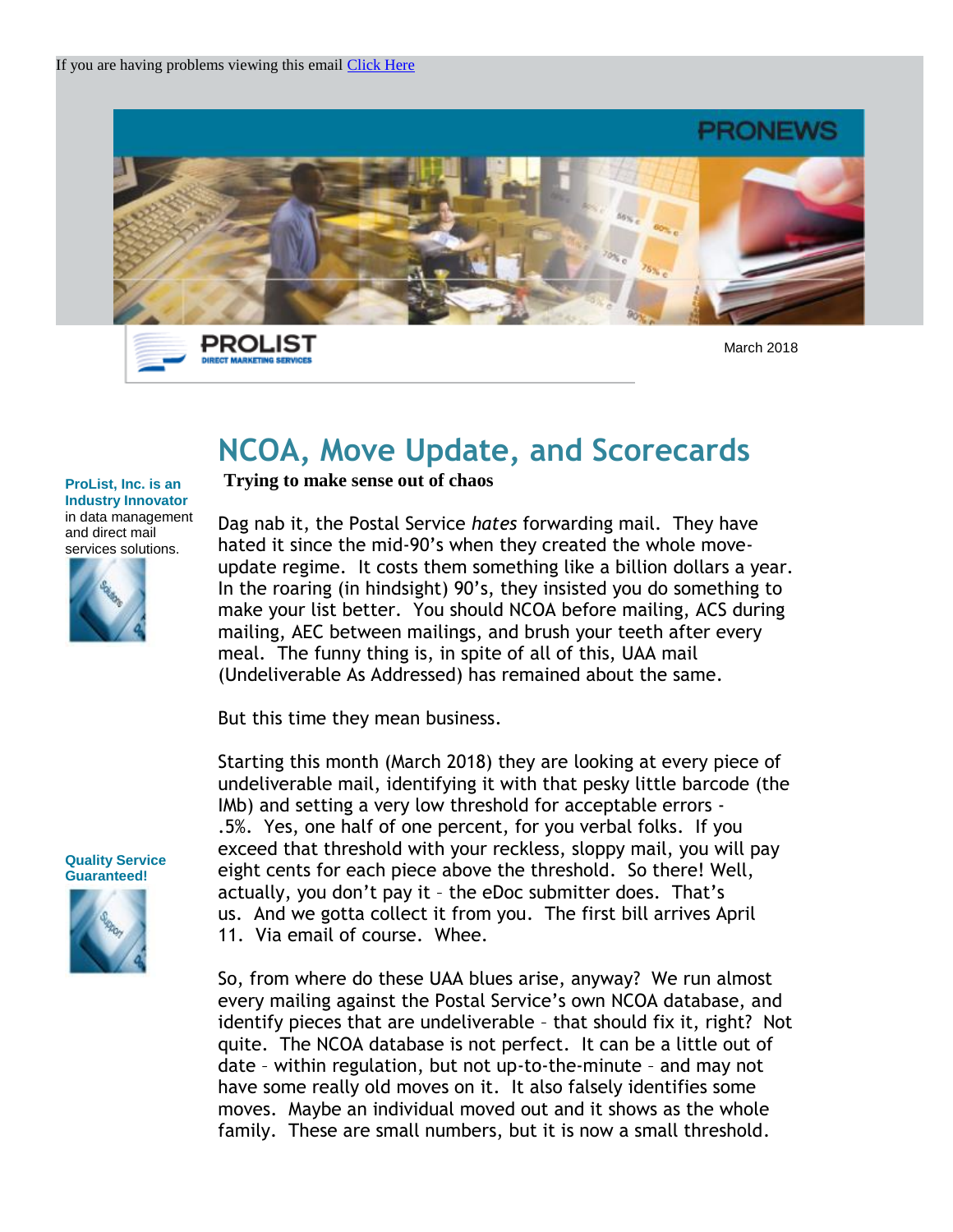Some of our clients insist we mail to an address, even if it shows up as incorrect in NCOA. This makes us a little nuts, but we do get it. Some "undeliverable" addresses really are deliverable – maybe as many as 40%. So, you know your ROI – maybe it's worth it. Here's the thing – when we deliberately mail a piece at a discounted rate that we know came up as undeliverable, our overall quality rating with the Postal Service goes down on our Mailer's Scorecard. Oh yes, we have one. So, for us there is more than eight cents at stake. Nothing personal, but we don't want to mail your questionable addresses.

## **Contact Us Today!**

**Dave Lewis [dlewis@prolist.com](mailto:dlewis@prolist.com) 301 924-4545 [www.ProList.com](http://trk.publicaster.com/click/c2f1-ujoiw-gvrhvt-73hxzcz6/)**



But there is a solution. If you wish to mail your NCOA rejects, we can mail them at full rate First-Class Mail rates. They are very good sports at USPS when you mail full rate. Move Update rules only apply to discounted mail. Of course, you will pay a postage premium, and we need to add a processing charge for adding essentially another split. We can even add ACS service, and would strongly urge that, so that we can find out what pieces were actually delivered. And remove the bad ones from your list.

Of course, there are lots more we can do to help with your address quality, and lots you can do. But we're not going to get preachy here. Just know that bad addresses come with a cost.

## **Congress to the Rescue?**

Postal reform makes a new appearance in the Senate. This has a new relevance today, given the new rate setting process introduced by the Postal Regulatory Commission, which could raise rates 40% over the next five years. If enacted, this reform bill could undo the PRC's proposal, or at least make them take it back to the drawing table.

The *Postal Reform Act of 2018* was introduced by Tom Carper of Delaware. It's a longer, more complex bill at 165 pages that resolves a lot of prefunding issues, as well as protecting community post offices, allows shipping of beer, wine, and spirits by mail, and myriad other details. It does reinstate, permanently, 50 percent of the "exigent" surcharge, which would result in an immediate postage increase of 2.15%, which suddenly seems kind of quaint.

• There is not a companion bill in the House yet, and Congress is not exactly a dynamo of bill passing these days, but this does at least offer some hope for relief from the scary PRC proposal. Stay tuned!

To stop receiving this email newsletter contact ProList to [List Unsubscribe](http://trk.publicaster.com/form?ujoiw--rq16-73hxzcz8&sl=22b&t=5&ac=c2f1)